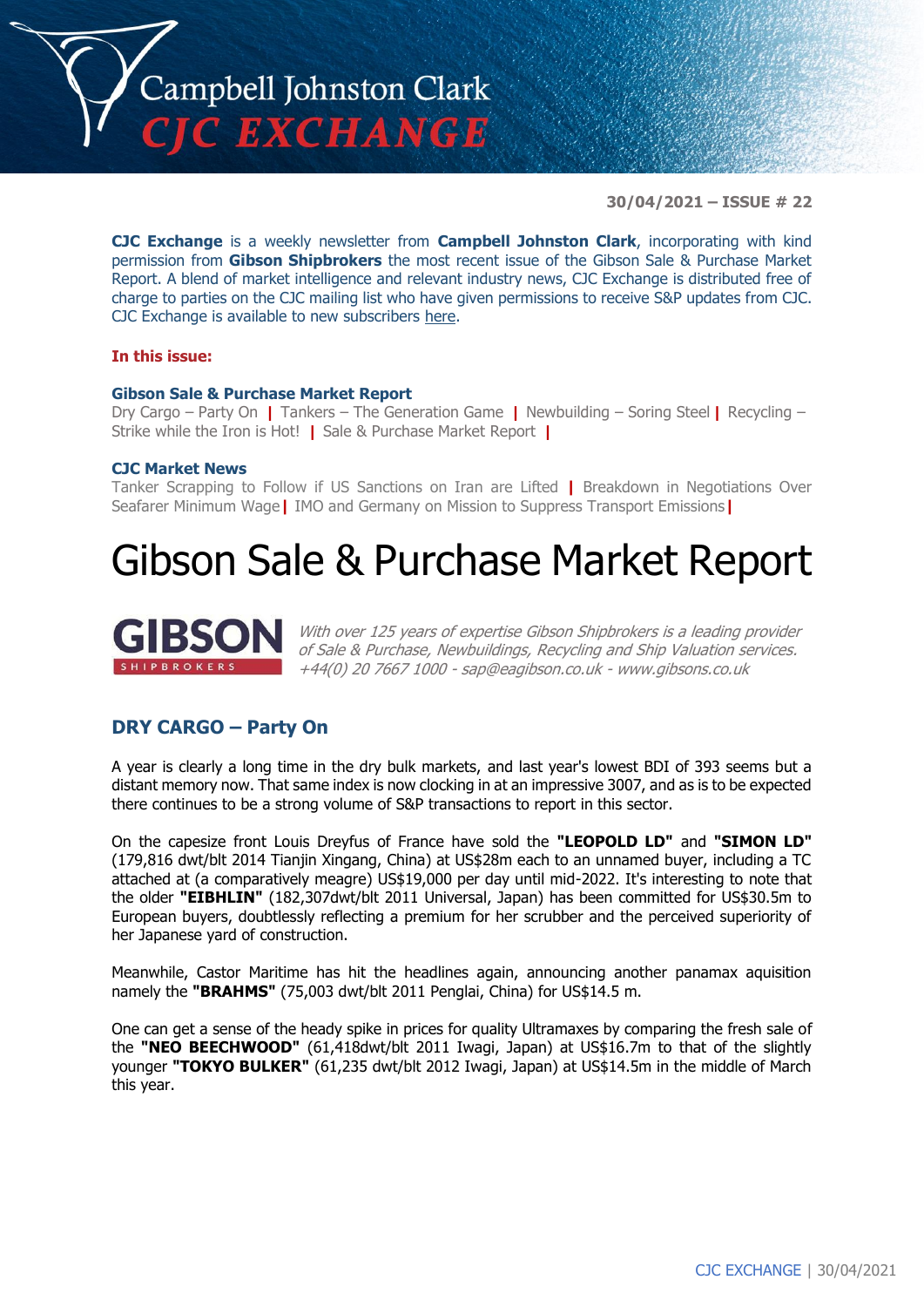

## **TANKERS – The Generation Game**

Whilst not to deny ongoing negotiations of younger tonnage, this week shows a more typical revert to form with lower risk vintage investments on show across the tanker sectors.

The "**NAVE NEUTRINO"** (298,297 dwt/blt 2003 Hitachi) has secured a substantial US\$25.5m if viewed against the "**MARAN CARINA"** (306,315 dwt/blt 2003 Daewoo) sold earlier this month at US\$24m; both sales basis dry-docking due in May. The twelve-year-old "**NEW CREATION"** (297,259 dwt/blt 2009 Dalian No.1) has also been sold to Greek interests for US\$37.5m, offering a useful marker for Chinese built VLCCs following on last week's Wafra Capital divestment of its four 2006-2007 Dalian built sister types to Ridgebury Tankers at an average US\$30m apiece with attached BB balances to 1Q'22.

Further to last week's sale of the aframax "**STAVANGER BLISS"** (105,400 dwt/blt 2008 Sumitomo) at US\$19.4m basis DD due in July, the year older sister **"STAVANGER BLOSSOM"** has also now reportedly changed hands for US\$17.7m with SS due next February; some US\$1.2m above last week's "**CAPRICORN VOYAGER"** (104,610 dwt/blt 2007 Samsung) sold to a Greek buyer at US\$16.5m with a mirrored SS due date. The older dirty trading LR2 "**MAKRONISSOS"** (106,149 dwt/blt 2002 Hyundai) is understood to have gone at a fairly flat US\$10.5m (SS valid to August 2022), but the vintage does sit on recycling threshold, yet could represent a sound further trading investment given her residual value backing of around US\$9m and the recycling market currently firming.

#### **NEWBUILDING – Soring Steel**

Steel plate price rises continue to frustrate shipyards and prices are rising again accordingly as they try to protect their profit margins from further future rises for orders booked today. A big focus this week has been the dual fuel aframax / LR2 enquiry prompted by the 5 year T/C from Equinor. There has been overwhelming demand for this project at all reputable yards but many, particularly in China, are well booked forward/ content for the time being. It remains to be seen how much of this interest is an endorsement of dual fuel LNG, the current timing in the newbuilding market or simply the chance of a guaranteed cashflow to order a ship against.For sure the pricing will be high (high spec) and strong competition. Elsewhere we understand there is some negotiation going on at HHI for coventional VLCC at region USD 99 mill which we assume is scrubber fitted as a benchmark for where pricing is right now. Favourable delivery slots (2023) for tankers at reputable yards continue to get booked and with modern 2nd hand pricing remaining firm on the back of future market confidence (and likely to firm further), we see logic / value in moving for tanker newbuildings today.

On the bulk side, there are a number of prompt delivery newbuilding opportunities available (2023 delivery) but there seems some hesitation by buyers given the recent price rises (partly from steel plate, partly bulker demand driven). However, the outlook for dry remains buoyant and we expect owners sentiment to catch up with current price levels and more orders to be placed shortly.

### **RECYCLING – Strike while the Iron is Hot!**

The situation in India continues to remain grim as Covid19 continues to spread profusely. Due to the shortage of oxygen, the Government of India has asked for aid from various countries such as the UK, Saudi Arabia and Singapore and a few more have come forward to help India by sending oxygen and vaccines. The large population is making it difficult to control the virus, as the country is nearing 400,000 cases a day. With the Government ordering all of oxygen to be used for medical purposes only, consequently recycling activity has slowed down a bit, although demand and sentiments still continue to remain strong.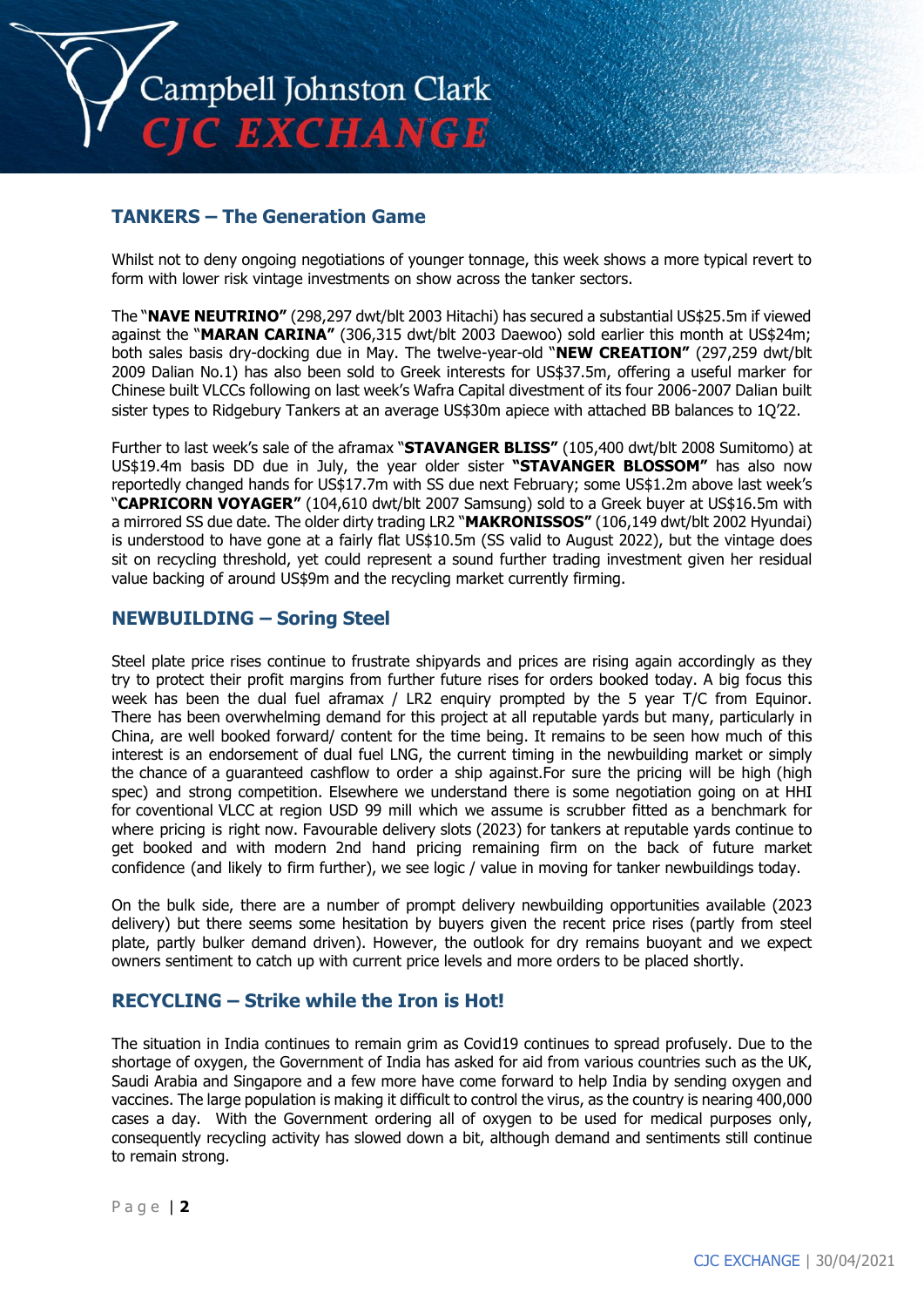

Pakistani steel prices are absolutely on fire with end-buyers gung-ho in trying to acquire tonnage. Last week's sales, which seemed aggressive, now already look to be a bargain basis today's numbers. Markets in Bangladesh are equally strong and on par with Pakistan. Although the virus situation is not great, this doesn't seem to be holding back the steel prices. With the on-set of monsoon season and Eid coming up, end buyers are showing a great appetite to fill their yards as soon as possible.

There is always a feeling that a correction could be just around the corner, but given the current rally and sentiment across the sub-continent we may even see \$600/ton for tankers soon.

| <b>Vessel</b><br><b>Name</b>        | <b>DWT</b> | <b>Built</b> | Yard                                      | <b>Buyers</b>                                     | <b>Price</b><br>(\$/m | <b>Notes</b>                                                      |
|-------------------------------------|------------|--------------|-------------------------------------------|---------------------------------------------------|-----------------------|-------------------------------------------------------------------|
|                                     |            |              | <b>BULKERS</b>                            |                                                   |                       |                                                                   |
| <b>GRAND</b><br><b>VENTURE</b>      | 206,296    | 2005         | Imabari<br>(JPN)                          | <b>Greek buyer</b>                                | 16                    | SS psd 8/20.                                                      |
| <b>EIBHLIN</b>                      | 182,307    | 2011         | <b>Universal</b><br>(JPN)                 | European<br>buyer                                 |                       | SS due 1/21.<br>30.5 BWTS+Scrubb<br>er fitted.                    |
| <b>LEOPOLD LD</b>                   | 179,816    | 2014         | <b>Tianjin</b><br><b>Xingang</b><br>(CHN) | European<br>buyer                                 | 28                    | Eco. Basis TC<br>@ \$19k pd to<br>2022 attached.                  |
| <b>SIMON LD</b>                     | 179,816    | 2014         | <b>Tianjin</b><br><b>Xingang</b><br>(CHN) | European<br>buyer                                 | 28                    | Eco. Basis TC<br>@ \$19k pd to<br>2022 attached.                  |
| <b>ORIENT</b><br><b>ANGEL</b>       | 176,859    | 2007         | <b>Namura</b><br>(JPN)                    | <b>Undisclosed</b><br>buyer                       |                       | SS psd 6/20.<br>14.8 Forward<br>deliverv.                         |
| <b>LOWLANDS</b><br><b>ORCHID</b>    | 176,193    | 2005         | <b>Universal</b><br>Tsu (JPN)             | <b>Undisclosed</b><br>buyer                       | 15.5                  | SS psd 9/20.<br>No BWTS.                                          |
| <b>EMERALD</b><br><b>STAR</b>       | 82,023     | 2014         | <b>Tsuneishi</b><br>Cebu (PHI)            | <b>Greek buyer</b>                                |                       | SS due 7/22.<br>25.1 Scrubber<br>fitted.                          |
| <b>BW CANOLA</b>                    | 81,344     | 2014         | Oshima<br>Zosen (JPN)                     | <b>Undisclosed</b><br>buyer                       | 24                    | $BWTS +$<br><b>Scrubber</b><br>fitted. TC<br>attached.            |
| <b>NORD SIRIUS</b>                  | 78,095     | 2012         | Toyohashi<br>(JPN)                        | <b>Undisclosed</b><br>buyer                       |                       | 19.7 BWTS fitted.                                                 |
| <b>NEW</b><br><b>EMPEROR</b>        | 76,585     | 2006         | Imabari<br>(JPN)                          | Chinese<br>buyer                                  |                       | SS+BWTS due<br>11.8 8/21. Dely<br>7/21.                           |
| <b>BRAHMS</b>                       | 75,003     | 2011         | Penglai<br>Zhongbai<br>Jinglu (CHN)       | Castor<br><b>Maritime</b>                         |                       | 14.5 SS due 6/21.                                                 |
| <b>SUNNY</b><br><b>PUTNEY</b>       | 74,940     | 2013         | Sasebo (JPN) Greek buyer                  |                                                   | 19                    | SS psd 3/21.<br>Inc TC to<br>Cargil @<br>\$11.65k pd to<br>11/21. |
| <b>NEO</b><br><b>BEACHWOOD</b>      | 61,418     | 2011         | Iwagi (JPN)                               | <b>Undisclosed</b><br>buver                       |                       | 16.7 SS due 7/21.                                                 |
| <b>MEDI</b><br><b>SEGESTA</b>       | 58,730     | 2009         | <b>Tsuneishi</b><br>Cebu (PHI)            | <b>Indonesian</b><br>buyer                        |                       | 14.5 SS due 3/22.                                                 |
| <b>LOWLANDS</b><br><b>PATRASCHE</b> | 58,105     | 2013         | <b>Tsuneishi</b><br>Cebu (PHI)            | Pangaea<br>Logistics                              | <b>xs 18</b>          | SS psd 8/20.<br><b>BWTS fitted.</b>                               |
| <b>MAKIKI</b>                       | 52,525     | 2006         | <b>Tsuneishi</b><br>Cebu (PHI)            | <b>Jinhui</b><br>Shipping &<br>Transportatio<br>n | 9.3                   | SS due 6/21.                                                      |

#### **Gibson Sale & Purchase Market Report S&P SALES**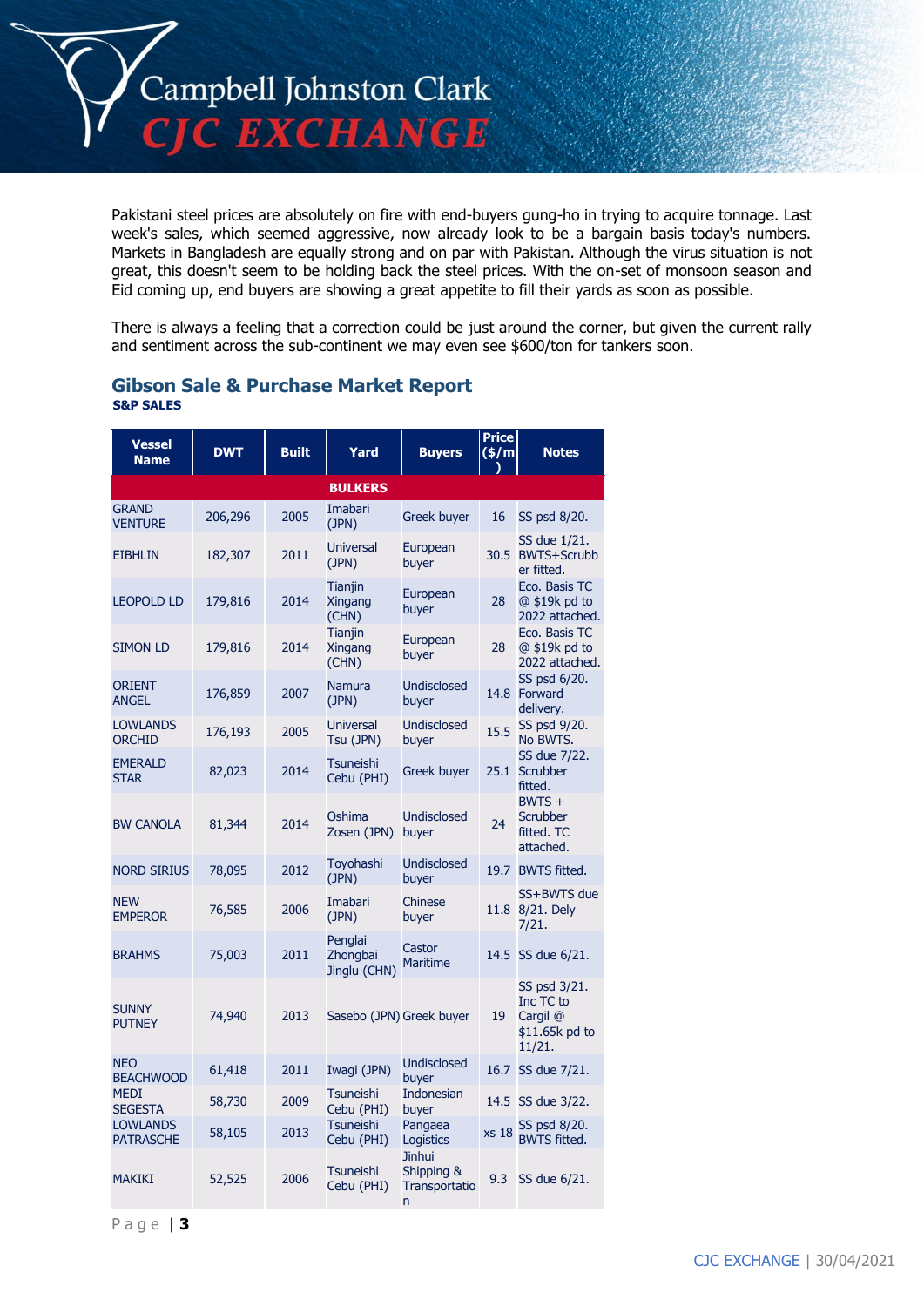Campbell Johnston Clark<br>CJC EXCHANGE

| <b>S'HAIL AL</b><br><b>DOHA</b>                 | 52,455  | 2002                  | Tsuneishi<br>Cebu (PHI)                    | Chinese<br>buyer                         | 7.8                | SS due 3/22.                                |
|-------------------------------------------------|---------|-----------------------|--------------------------------------------|------------------------------------------|--------------------|---------------------------------------------|
| <b>BERGE</b><br><b>BANDAI</b>                   | 39,359  | 2016                  | <b>Jiangmen</b><br>Nanyang<br>(CHN)        | <b>Berge Bulk</b><br>(charterer)         | mid<br>17          | SS psd 3/21.<br><b>BWTS fitted.</b><br>Eco. |
| <b>FUZEYYA</b>                                  | 32,070  | 2012                  | <b>Hakodate</b><br>(JPN)                   | <b>Greek buyer</b>                       | 12                 | No BWTS.                                    |
| <b>MIR</b>                                      | 28,493  | 1990                  | Imabari<br>(JPN)                           | Chinese<br>buyer                         | 2.02<br>(A)        | Auction sale.                               |
|                                                 |         |                       | <b>TANKERS</b>                             |                                          |                    |                                             |
| <b>NAVE</b><br><b>NEUTRINO</b>                  | 298,297 | 2003                  | Hitachi (JPN)                              | <b>Far Eastern</b><br>buyer              |                    | 25.5 DD due 5/21.                           |
| <b>NEW</b><br><b>CREATION</b>                   | 297,259 | 2009                  | Dalian No. 2<br>(CHN)                      | <b>Greek buyer</b>                       | 37.5               |                                             |
| <b>MAKRONISSO</b><br>S                          | 106,149 | 2002                  | Hyundai<br>Ulsan (KRS)                     | Undisclosed<br>buyer                     |                    | 10.5 SS due 8/22.                           |
| <b>STAVANGER</b><br><b>BLOSSOM</b>              | 105,641 | 2007                  | Sumitomo<br>(JPN)                          | <b>Undisclosed</b><br>buyer              |                    | 17.7 SS due 2/22.                           |
| <b>STAR MERLIN</b>                              | 53,755  | 2007                  | Shin<br><b>Kurushima</b><br>(JPN)          | <b>Undisclosed</b><br>buyer              | 11.25              | SS due 2/22.<br>Pump-room.                  |
| <b>STAR OSPREY</b><br>+ STAR<br><b>KESTREL</b>  | 51,220  | 8                     | 2007+200 STX Jinhae<br>(KRS)               | Undisclosed<br>buyer                     | 23.5<br>en<br>bloc | IMO II.<br>Deepwell.                        |
| <b>DL COSMOS</b>                                | 49,995  | 2007                  | <b>SPP</b><br>Tongyeong<br>(KRS)           | Undisclosed<br>buyer                     |                    | Deepwell.<br>10.5 SS+BWTS due<br>9/22.      |
| <b>SETO</b><br><b>EXPRESS</b>                   | 47,999  | 2007                  | Iwagi (JPN)                                | Undisclosed<br>buyer                     | low<br>10          | SS due 1/22.<br>Pump-room.                  |
| <b>TORM</b><br><b>CARINA</b>                    | 46,219  | 2003                  | <b>STX Jinhae</b><br>(KRS)                 | Chinese<br>buyer                         | 9.5                | DD due 9/21.                                |
| <b>MARINOULA</b>                                | 44,990  | 2000                  | Split (CRT)                                | <b>Middle</b><br>Eastern<br>buyer        | 5.5                | Pump-room.<br>Trading dirty.                |
|                                                 |         |                       | <b>GENERAL CARGO / MULTI PURPOSE</b>       |                                          |                    |                                             |
| LAGA                                            | 5,750   | 2001                  | <b>Murueta</b><br>(SPN)                    | Turkish buyer                            | 2.2                | <b>Already</b><br>renamed. SS<br>due 4/21.  |
|                                                 |         |                       |                                            | <b>CONTAINERS / RO-RO / REEFER / PCC</b> |                    |                                             |
| <b>NAVIOS</b><br><b>DELIGHT</b>                 | 50,800  | 2008                  | Dalian No. 1 Oman<br>(CHN)                 | Shipping Co.                             | 34                 | 4250 TEU.<br>Gearless.                      |
| <b>SITU MAS</b><br>+ SEGARA<br><b>MAS</b>       | 38,120  | $2005 + 200$<br>6     | Nordseewerk<br>$e + Blohm +$<br>Voss (GER) | Castor<br><b>Maritime</b>                | 14.2               | 2702 TEU.<br>each Gearless.                 |
| <b>PEGASUS</b><br>$ZETTA +$<br><b>STAR APEX</b> | 13,005  | 2005+200 Dae Sun<br>6 | (KRS)                                      | <b>Greek buyer</b>                       |                    | low 8 962 TEU.<br>each Gearless.            |
| <b>NEWBUILDING</b><br><b>ORDERS</b>             |         |                       |                                            |                                          |                    |                                             |

| <b>Ordering</b><br><b>Client</b> | <b>Vessel</b><br>Type | Size /<br>No. of<br>units | <b>Shipyard</b><br>(Country) | <b>Delivery</b> | <b>Price</b><br>\$m\$ | <b>Notes</b>                   |
|----------------------------------|-----------------------|---------------------------|------------------------------|-----------------|-----------------------|--------------------------------|
|                                  |                       |                           | <b>BULKERS</b>               |                 |                       |                                |
| <b>Zhejiang</b><br>Dachen        | <b>Handymax</b>       | 47,000<br>$dwt \times 1$  | Haidong<br>(CHN)             | 2023            |                       |                                |
| Navibulgar                       | Handysize             | 31,800<br>$dwt \times 2$  | Yangzijiang<br>(CHN)         | 2023            | 24                    | Lakes fitted.                  |
|                                  |                       |                           | <b>TANKERS</b>               |                 |                       |                                |
| Avin<br><b>International</b>     | <b>Suezmax</b>        | 156,000<br>$dwt + 1$      | <b>New Times</b><br>(CHN)    | 2022            |                       | LNG+Ammonia<br>retrofit ready. |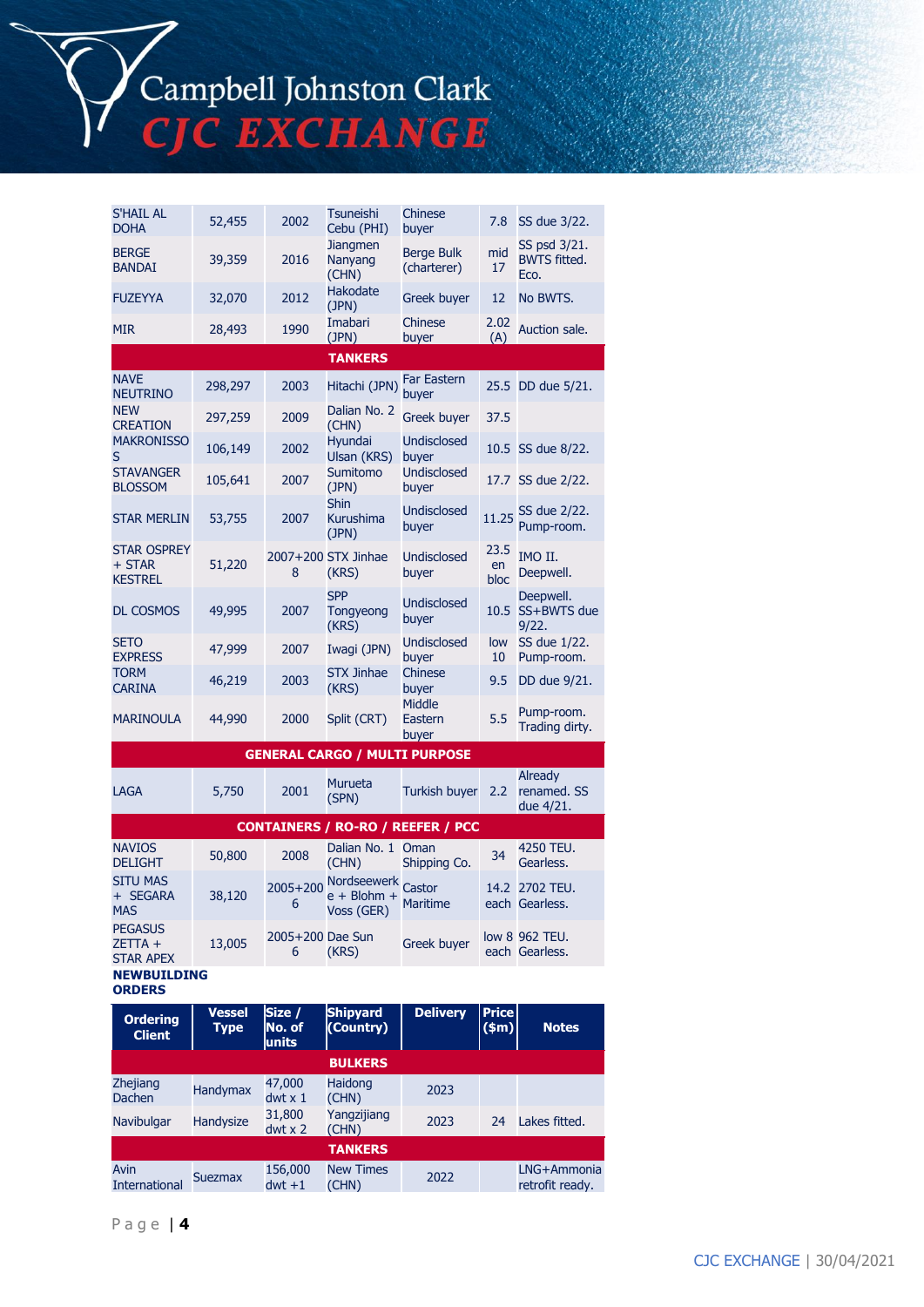

| Shandong          | <b>MR</b>                             | 50,000                    | <b>New Times</b>             | 2022-2024                                 | 38.5  | <b>Declared</b><br>option.<br>Chemicals, LOI |
|-------------------|---------------------------------------|---------------------------|------------------------------|-------------------------------------------|-------|----------------------------------------------|
| Shipping          |                                       | $dwt \times 10$           | (CHN)                        |                                           |       | stage.                                       |
|                   |                                       |                           |                              | <b>CONTAINERS / RO-RO / REEFERS / PCC</b> |       |                                              |
| Sea<br>Consortium | Containershi 7,000 TEU SWS (CHN)<br>D | x 4                       |                              | 2024                                      | 73    | Convention<br>fuel.                          |
|                   |                                       |                           | <b>GAS</b>                   |                                           |       |                                              |
| <b>MOL</b>        | <b>LNG</b>                            | 174,000<br>$cbm \times 1$ | <b>DSME (KRS)</b>            | 2023                                      | 184.6 | Order switch<br>from FSRU.                   |
| Korea Line        | <b>LNGBV</b>                          | 18,000<br>$cbm \times 1$  | <b>Hyundai</b><br>Mipo (KRS) | 2023                                      | 60    | Bunkering.<br>Against 10 yrs<br>TC to Shell. |

**Recycling Prices (US\$/LWT)**

|                                | <b>Banglades</b><br>h | <b>Pakistan</b> | <b>India</b> | Turke  |
|--------------------------------|-----------------------|-----------------|--------------|--------|
| Tank/Cont/Ro-Ro/Capes/LPG/PCC  | 520/550               | 520/55          | 490/500      | 260/27 |
| Dry Cargo/Bulk/Tween/Gen Cargo | 500/520               | 500/520         | 480/490      | 250/26 |

**Newbuild and Second Hand Values** (\$ million)

|                            | <b>Newbuild</b> | 5 Year Old | 10 Year<br>Old |
|----------------------------|-----------------|------------|----------------|
| <b>Tankers</b>             |                 |            |                |
| <b>VLCC</b>                | 94              | 70         | 47             |
| <b>SUEZMAX</b>             | 63.5            | 46         | 31             |
| <b>AFRAMAX</b>             | 52.5            | 41         | 24             |
| <b>MR</b>                  | 36.5            | 27.5       | 18.5           |
| <b>Bulkers</b>             |                 |            |                |
| <b>CAPESIZE</b>            | $55^{\wedge}$   | 35         | 28.5           |
| <b>KAMSARMAX / PANAMAX</b> | $31^{\circ}$    | 27.5k      | 20k / 18.5p    |
| ULTRAMAX / SUPRAMAX        | $28^{\wedge}$   | 23u        | 15s            |
| <b>HANDYSIZE</b>           | $25^{\wedge}$   | 20         | 14             |
|                            |                 |            |                |

 $^{\wedge}$  =Chinese price (otherwise based upon Japanese / Korean country of build)

This report has been produced for general information and is not a replacement for specific advice. While the market information is believed to be reasonably accurate, it is by its nature subject to limited audits and validations. No responsibility can be accepted for any errors or any consequences arising therefrom. No part of the report may be reproduced or circulated without our prior written approval. © E.A. Gibson Shipbrokers Ltd 2020.

# CJC Market News



Campbell Johnston Clark (CJC) is a medium-sized international law firm advising on all aspects of the shipping sector, from ship finance to dry shipping and comprehensive casualty handling, and all that happens in between. Today, we Campbell Johnston Clark have offices in London, Newcastle, Singapore and Miami.

**Indices**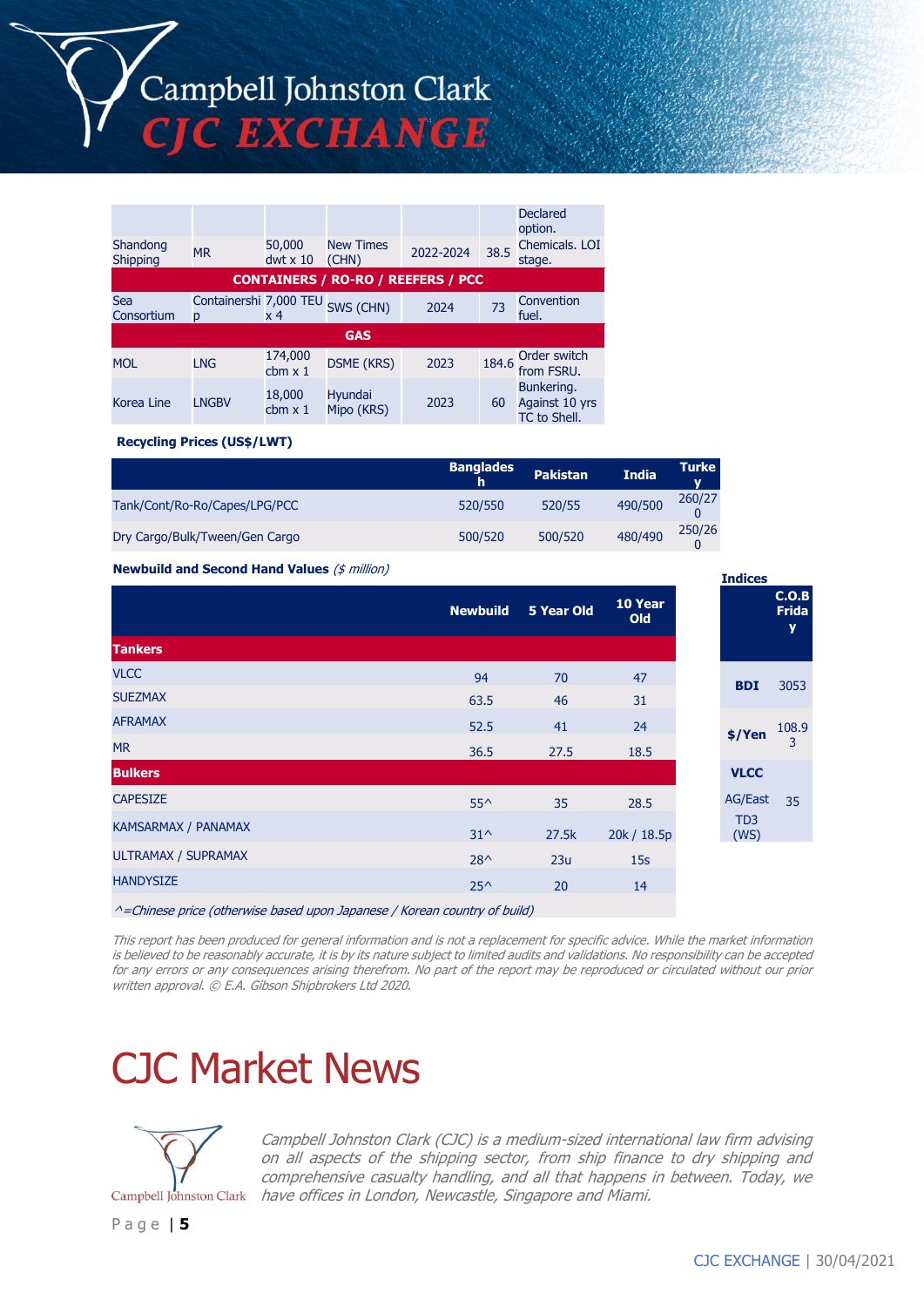

## **Tanker Scrapping to Follow if US Sanctions on Iran are Lifted**



Clandestine companies have amassed large tonnage to cater for the high-risk, high-reward trade of Iranian petroleum. Following the re-imposition of sanctions on Iran in 2018, Vortexa data shows 115 non-Iranian vessels with an average age of 22 years have carried oil or gas from the country. These include, 25 VLCCs, 6 Suezmaxes, 34 Aframaxes and 9 Panamaxes.

With the US potentially willing to lift sanctions on

these products, experts anticipate a wave of tanker scrapping to come as these vessels are believed to be too old to compete with modern tonnage. Frontline interim chief executive Lars Barstad says, "For these vessels to return to the commercial market… I deem highly unlikely", adding that "I believe these vessels will race to the scrap yards".

The Iranian petroleum trade reportedly yields six-figure daily earnings, whilst spot earnings on the compliant Middle East Gulf-China route are below \$10,000 per day. These older vessels are therefore able to command a significant freight premium in their willingness to breach sanctions, says Richard Matthews, the research head of Gibson Shipbrokers.

Earlier this month however, Washington touted the proposition that it would be open to easing sanctions against Iran's oil industry if the country was willing to rejoin the Joint Comprehensive Plan of Action and limit its nuclear programme. This may allow Iran to increase oil exports to 2m barrels per day or more.

With the trade legalized, there may be limited options left for the older fleet as they are outcompeted by younger and more modern tankers and scrapping will likely be considered. This remains to be seen however, as owners may redeploy their vessels to the lucrative Venezuelan trade which is also under US sanctions, although the viability of this has been questioned with production in the country sliding amidst a prolonged economic crisis.

### **Breakdown in Negotiations Over Seafarer Minimum Wage**



Negotiations over a new global minimum wage for seafarers have broken down this week, after seafarers' unions and shipowners failed to agree on a figure following two days of discussions at the International Labour Organisation (ILO) in Geneva.

The crux of the disagreement centred on the fact that shipowners, represented by the International Chamber of Shipping (ICS), demanded that the industry abandon the well-established Minimum Wage for Seafarers formula set by the ILO and their Joint Maritime

Commission. The formula is used to calculate increases in seafarer minimum wage and ensures that global seafarer salaries are tied to inflation, which in turn prevents their exploitation and ensures that their purchasing power is not diluted over time.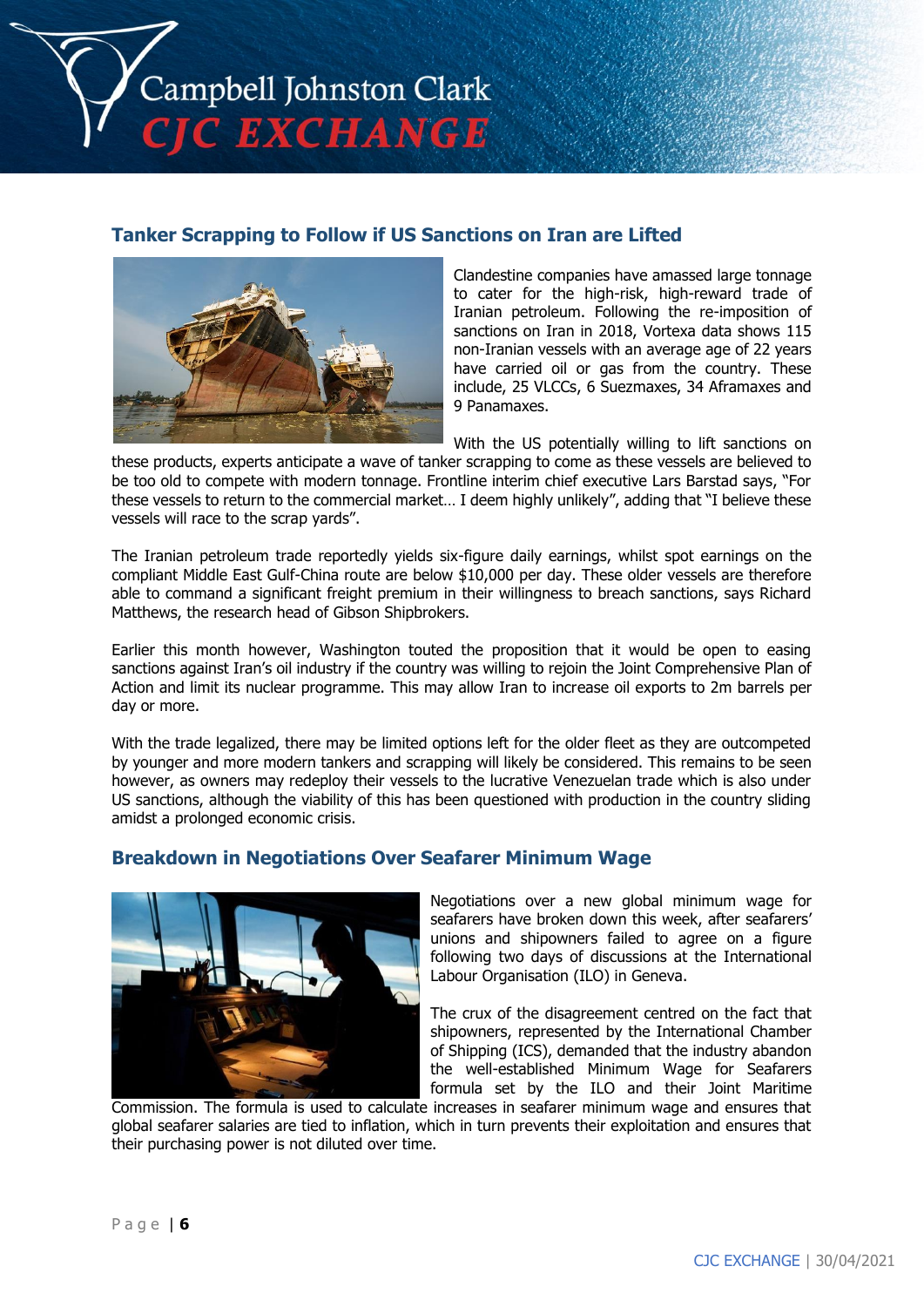

During the negotiations this week, the ICS and its members put forward a three-year deal to increase the basic minimum wage for seafarers by 3% over the next three years. This would see the global minimum wage of \$641 a month rise to \$645 next year, to \$648 in 2023 and to \$660 a month in 2024. However, seafarers' unions wanted to see at least a 6.5% rise from next year in light of the significant sacrifices made by seafarers over the course of the COVID-19 pandemic and the associated crew change crisis.

This is only the second time in 75 years that these talks between unions and shipowners have not ended in a resolution. The failure to agree a rate means that the ITF will now unilaterally determine the ILO minimum wage rate.



### **IMO and Germany on Mission to Suppress Transport Emissions**

The On 1 April 2021, the International Maritime Organization (IMO) and the Federal Ministry for the Environment, Nature Conservation and Nuclear Safety of Germany (BMU) signed an agreement to take on introductory activities which would lead to the forming of a project proposal focusing on the reduction of emissions from the maritime transport sector in East and Southeast Asian nations. The IMO is also set to team up with the Partnerships in Environmental Management for the Seas of East Asia (PEMSEA) to take the initial preparation required for the project and subsequently, to have the full project proposal realised.

This Agreement sets out the initial steps in the Asia Maritime Transport Emissions project, known as the "Blue Solutions Project", which aims to identify areas to inhibit and limit emissions from the transportation sector. The project targets greenhouse gases and various other pollutants from the maritime industry as well as from the related hinterland transport chain. The project plans to do this by facilitating improvements in energy efficiency, optimisation processes and other innovative technologies.

In the agreement, BMU will allocate 385,697 Euros for the development of a full-sized project proposal. The first steps will involve information gathering and project design activities which seek to set out the aims of the project in line with those of the regional and national stakeholders. The IMO reports that all key stakeholders will be involved in this exercise. This includes the government, the shipping industry, port authorities and other interested parties.

This agreement paves the way for the IMO to work with partner countries such as Vietnam, Thailand, Malaysia and others in the lead up to the full-sized project proposal which will follow in due course. Further, the IMO may also undertake efforts to iron out capacity-building requirements in other countries, such as Japan and Singapore, who are anticipated to take part as knowledge partner countries.

The Blue Solutions Project is anticipated to receive some 15 million Euros in funding and is reported to be one of the many IMO-led projects that have been implemented to support developing countries in achieving the IMO Initial GHG Strategy, that is, reducing total CO2 emissions by at least 50% by 2050.